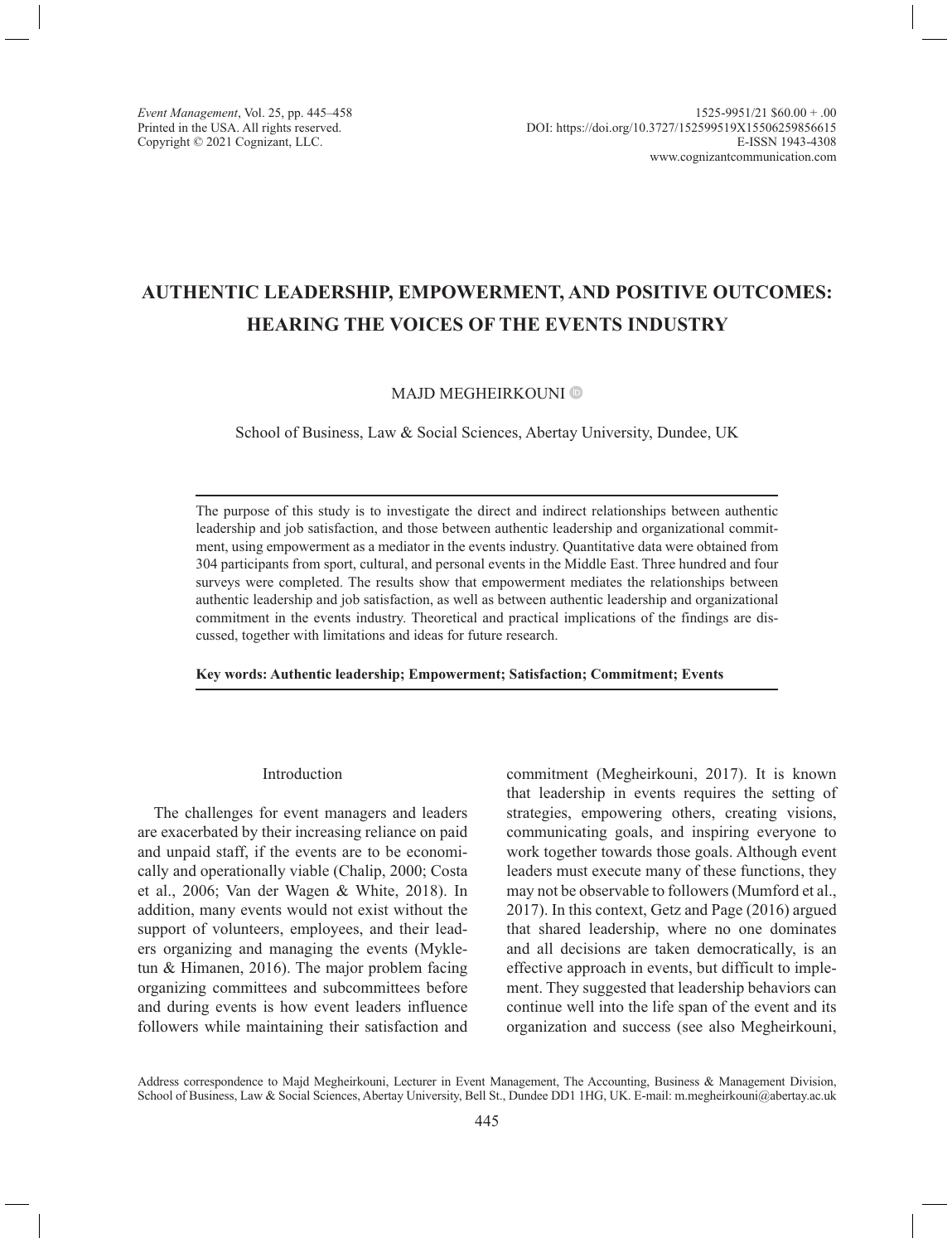2018a, 2018b, 2019; Smith et al., 1997). One of these leadership behaviors is authentic leadership.

The concept of authentic leadership has emerged in both the research and practice literature as an area of interest that complements work on ethical and transformational leadership (Avolio, Gardner et al., 2004; Gardner, Avolio, Luthans, et al. 2005; Gardner, Avolio, Walumbwa, 2005; George, 2003; Ilies et al., 2005). The theoretical research on authentic leadership has described those leaders as having subordinates who feel more psychologically empowered to take on greater ownership for their work (George, 2003; Ilies et al., 2005). Although there is an increasing number of studies on authentic leadership (Avolio et al., 2018; Leroy et al., 2015; Sendjaya et al., 2016; Sidani & Rowe, 2018), it is still in the formative stages of development, and there are a number of questions that need to be addressed about authentic leadership, such as its implementation in a non-Western context (Northouse, 2018)—for example, the Middle East (Karacay et al., 2017).

A comprehensive review of the literature suggests that the authentic leadership approach has not been explored or investigated yet in relevant fields such as event management, sport management, or/and sport business (Megheirkouni, 2018c; Takos et al., 2018). More importantly, no study has examined how event leaders influence their people, while maintaining their satisfaction and commitment, despite some of the relevant studies including samples of different types of events in the Middle East (Megheirkouni, 2018a, 2018b). The need for investigating authentic leadership in the Middle East lies in its vital role in uncertain economic, demographic, political, social, and legal environments of the Arab Middle East countries, especially over the last decade (Akhras, 2016).

In all of this, a key question remains: How do authentic leaders exert their influence in an eventrelated context? That is, how does authentic leadership affect positive outcomes, such as satisfaction and commitment in the events industry? The purpose of the current study is to advance research on authentic leadership in the field of event management in the following ways. First, I argue that the impact of authentic leadership on subordinates' satisfaction and commitment is mediated by empowerment. Second, data were collected from the events industry in the Middle East, rather than in the West where most studies on authentic leadership have been conducted to date (Megheirkouni, 2018a).

## Theory and Hypothesis Development

## *Introduction to Event Management*

Event management is the applied field of study gaining global recognition at national and international levels by academicians, professional, politicians, and business people. The growing interest in the field of event management reflects a fundamental need within all countries for effective management and leadership of events in the nonprofit, for-profit, and state sectors (Getz & Page, 2016; Megheirkouni, 2018b). The EMBOK model of event management knowledge domains developed by Silvers et al. (2006) suggested that scholars and researchers can explore or investigates ideas and aspects of event management in five different areas: administration, design, marketing, operations, and risk. Each of these has become an independent domain of research. Although there are as many typologies or classifications of events as there are textbooks, all scholars agree that the major classifications of events include: 1) business (e.g., meetings and conferences, exhibitions, and incentives), 2) sport (e.g., competitive sports events and noncompetitive sports events), and 3) culture (e.g., arts, entertainment, television and the internet, community—historical and anniversary celebrations, social action—cause-related events, protests, life cycle/milestones, and religious) (Van der Wagen, 2007). Others provide a more accurate classification of events includes: leisure events (leisure, sport, and recreation), cultural events (ceremonial, sacred, heritage, art, and folklore), organizational events (commercial, political, charitable, and sales), and personal events (weddings, birthdays, and anniversaries) (Shone & Parry, 2004). Accordingly, this study focuses on leadership in three different events: sport, cultural, and personal events.

### *Authentic Leadership and Empowerment*

Authentic leadership was identified earlier in transformational leadership research but never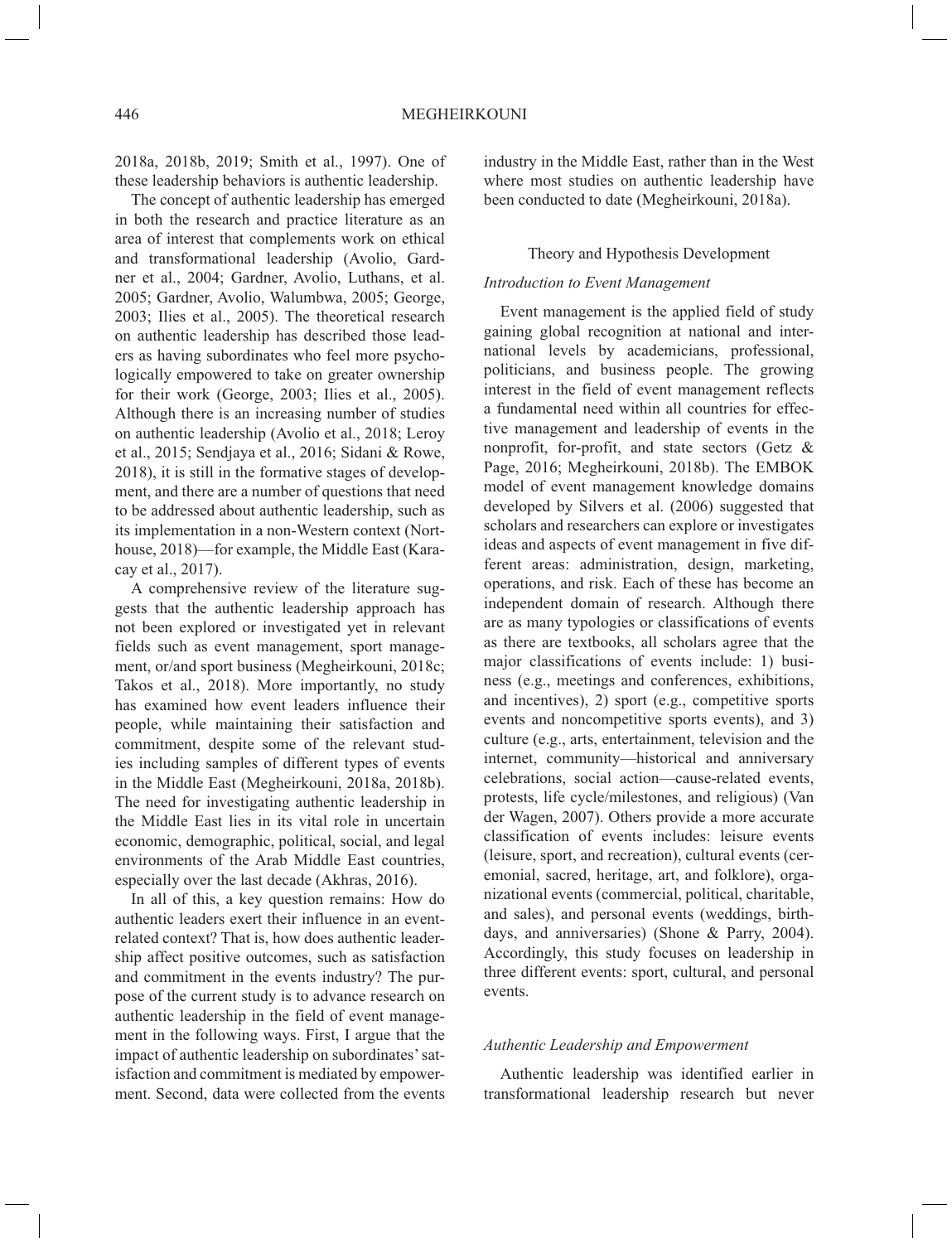fully articulated. Researchers, in attempts to more fully investigate authentic leadership, set out to identify the outcomes of authentic leadership and conceptualize it and those efforts continue today (Northouse, 2018). Authentic leadership is a complex process. This might be the reason why there is no single accepted definition of authentic leadership. In this regard, Chan (2005) pointed out that there are many definitions of authentic leadership, each written from a different viewpoint and with a different focus. Specifically, leadership research shows that there are three ways of defining authentic leadership: (1) authentic leadership is defined from an intrapersonal perspective, which focuses on leader's life experiences (Shamir & Eilam, 2005); (2) authentic leadership is defined as an interpersonal process, which focuses on the relational behavior created by both leaders and their subordinates and is perceived as a reciprocal process (Eagly, 2005); and (3) authentic leadership is defined from a developmental perspective, which suggests authentic leadership develops in leaders or/and subordinates over time (Avolio & Gardner, 2005; Walumbwa et al., 2008). According to Northouse (2018), all these ways are understood within authentic leadership behaviors.

Authentic leadership includes four types of behaviors: self-awareness, internalized moral perspective, balanced processing, and relational transparency (Gardner, Avolio, Luthans, et al., 2005). Self-awareness refers to the extent leaders understand their own strengths, weaknesses, and motives, as well as recognizing how leaders view their leadership. Selfawareness includes reflecting on leaders' values, identity, emotions, motives, and goals. Additionally, it includes being aware of and trusting one's own feelings and beliefs. Internalized moral perspective refers to a self-regulatory process whereby individuals use their internal moral standards and values to guide their behavior rather than allow outside pressures to control them. Balanced processing, a selfregulatory behavior, refers to the ability to analyze information objectively and explore other people's opinions before making a decision. Relational transparency means to be open and honest in presenting one's true self to others. This might include showing both positive and negative aspects of oneself to others (Gardner, Avolio, & Walumbwa, 2005; Northouse, 2018; Walumbwa et al., 2008).

Empowerment is one of the mechanisms through which authentic leadership influences followers (George, 2003). It is conceptualized as a psychological state resulting from an enabling process that comprises four dimensions: self-determination, impact, meaning, and competence (Conger & Kanungo, 1988; Spreitzer, 1995; Thomas & Velthouse, 1990). Authentic leaders recognize the importance of understanding the impact of trust, hope, and positive emotions, and of understanding the attitudes and behaviors of subordinates (Avolio, Gardner, Walumbwa, et al., 2004). Subordinates are perceived as an essential element for authentic leadership. Gardner, Avolio, Luthan, et al. (2005) point out the relationship between an authentic leader and subordinates is characterized by: a) guidance toward worthy objectives; b) transparency, openness, and trust; and c) an emphasis on subordinate development. In view of the available research and above logic, a relationship between authentic leadership and empowerment may exist (Laschinger et al., 2007; Wong & Laschinger, 2013; Zhu et al., 2004).

## *Empowerment and Job Satisfaction*

Job satisfaction is defined as "a pleasurable or positive emotional state [which is] a function of the perceived relationship between what one wants from a job and what one perceives it is offering" (Locke, 1976, p. 1300). Though Conger and Kanungo (1988) and Thomas and Velthouse (1990) did not explicitly include job satisfaction in their models of empowerment, Thomas and Tymon (1994) argued that empowerment can be evident at higher levels of job satisfaction. They reported that assessments of empowerment generate intrinsic rewards and thus should be positively related to job satisfaction. Similarly, previous research has supported a positive relationship between empowerment and job satisfaction (Laschinger et al., 2007, 2011). However, empirical research on the relationship between empowerment and job satisfaction varies and most empirical research has revealed partial correlations of one or more of the components of empowerment with job satisfaction (e.g., Hackman & Oldham, 1980; Spreitzer et al., 1997; Thomas & Tymon, 1994; Wang & Lee, 2009).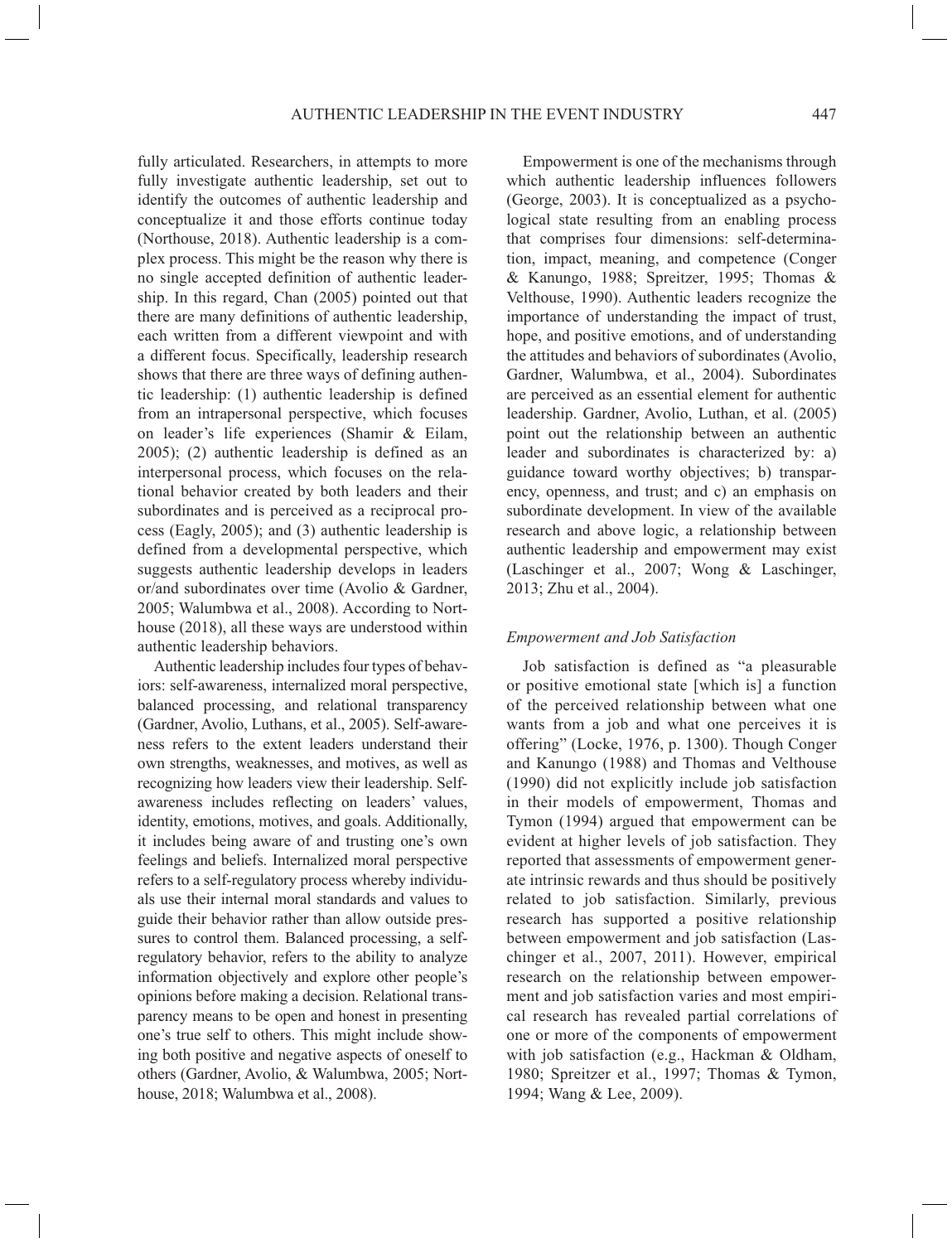#### *Empowerment and Organizational Commitment*

Organizational commitment is defined as:

the relative strength of an individual's identification with and involvement in a particular organization. Conceptually, it can be categorized by at least three factors: a) a strong belief in and acceptance of the organization's goals and values, b) a willingness to exert considerable effort on behalf of the organization, and c) a definite desire to maintain organizational membership. (Mowday et al., 2013, p. 43)

The link between empowerment and organizational commitment appears to exist. It is argued that there are several reasons that empowerment affects organizational commitment. These reasons are: (a) a meaningful job provides a suitable fit between the requirements and purposes of one's organizational work roles and one's personal value system; (b) a sense of competence gives workers the belief that they are able to perform their work roles with skill and success, stimulating them to exert considerable effort on behalf of the organization; (c) self-determination gives workers control over their work and a voice in work-related decision processes, leading to enhanced involvement in the organization; and (d) having impact facilitates workers' possibilities to participate in shaping the organizational system in which they are embedded (Kirkman & Rosen, 1999). Empirical research revealed the greater the level of empowerment experienced by the employees, the greater their organizational commitment will be (Bhatnagar, 2005; Menon, 2001).

#### *The Mediating Role of Empowerment*

Thus far the research reviewed has been on the links between authentic leadership and job satisfaction, and between authentic leadership and commitment. The key proposition in this study is that empowerment mediates the relationship between authentic leadership and between job satisfaction and commitment. A requirement for this proposition is that authentic leadership is related to job satisfaction and commitment. And an extensive range of studies supports this proposition (e.g., Azanza et al., 2013; Giallonardo et al., 2010; Leroy et al., 2012; Peus et al., 2012; Walumbwa et al., 2008).

The model presented in the next section assumes that authentic leadership precedes empowerment and thus has a causal effect on empowerment. Many authors have viewed authentic leadership as being instrumental in orientation and goal-directed behavior and includes some sort of focus on achieving a particular aim or goal. Peterson et al. (2010), for instance, investigated the role of subordinate emotions in the relationship between authentic leadership and individual job performance. Their results revealed a positive relationship between the frequency of authentic leadership exhibited by leaders and subordinates' job performance. Previous research has supported a positive relationship between authentic leadership and job satisfaction (Giallonardo et al., 2010; Walumbwa et al., 2008). Considerable empirical evidence shows that empowerment is positively related to outcomes, such as subordinates' commitment, performance, satisfaction, and work engagement (Chen et al., 2007; Seibert et al., 2004).

The final part of the argument for a mediation effect is that leaders with authentic leadership create outcomes such as job satisfaction and commitment because their authentic leadership empowers their subordinates. For example, members in an Olympic Games organizing committee, who have most of the required technical, cognitive, and strategic skills for an organizing committee' member, have the capability to manage in other subcommittees, but each member is assigned to a particular role during organizing sport mega-events such as the Olympic Games. An empowerment of the committee member is needed in order to gain a high level of satisfaction and commitment, which is related to the extent to which authentic leaders can facilitate that. In sum, the effect of empowerment on job satisfaction as well as on commitment becomes magnified when leaders display authentic behaviors to develop a collective sense of high-performance goals at the individual and collective level.

# *Research Hypotheses and Hypothesized Path Model*

The current study, on the basis of prior studies, presents a path analytic model, depicted in Figure 1, in which authentic leadership affects empowerment, and in which empowerment is subsequently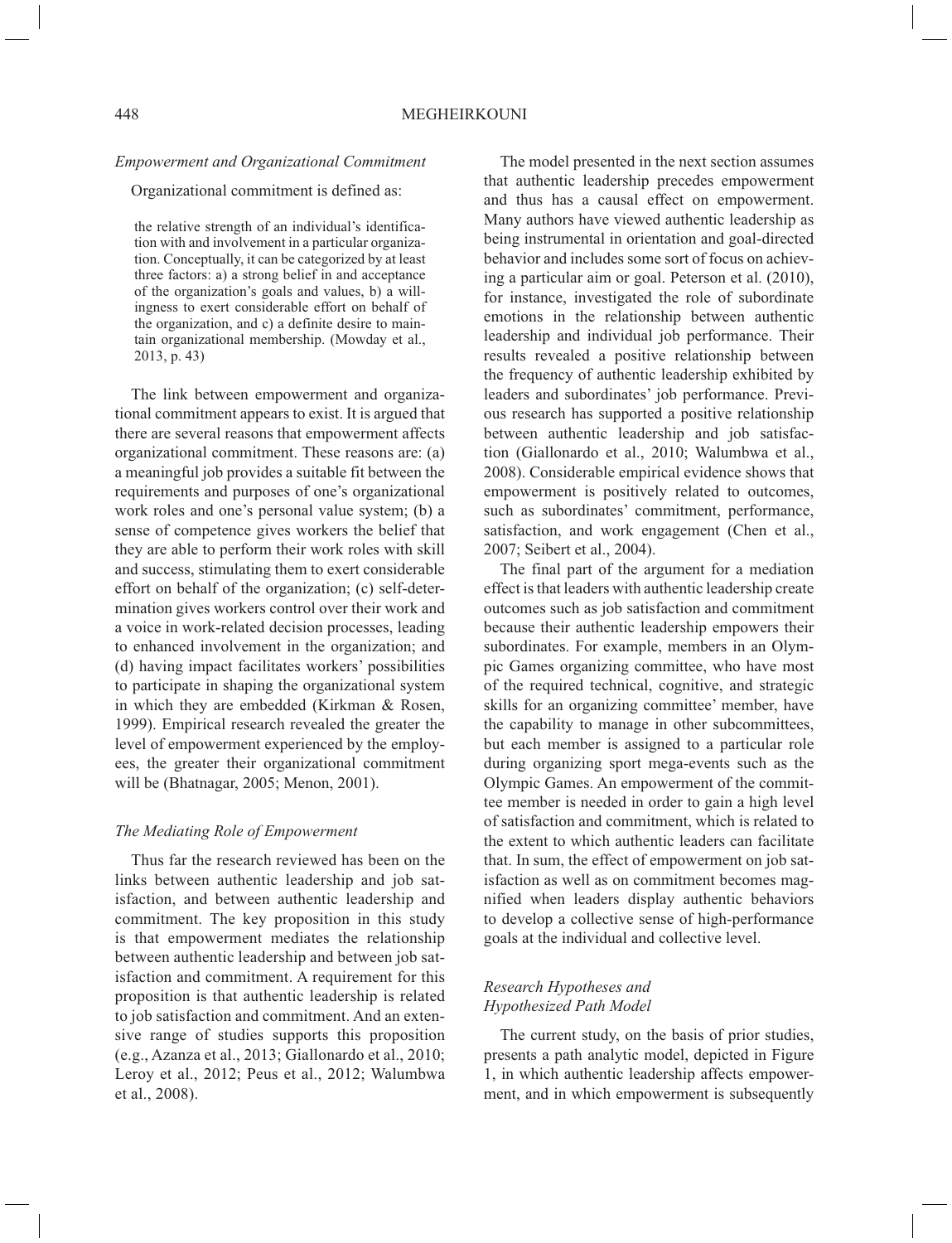

*Figure 1.* Hypothesized research model.

linked to job satisfaction and organizational commitment. Accordingly, the hypotheses of this study are:

- **H1**. Authentic leadership is positively related to job satisfaction and organizational commitment.
- **H2***.* Authentic leadership is positively related to empowerment.
- **H3**. Empowerment mediates the relationship between authentic leadership and job satisfaction; and between authentic leadership and organizational commitment.

#### Methodology

#### *Participants and Procedures*

The present study focuses on three event types: sports, cultural exhibitions, and festivals in the Arab Middle East. Specifically, these events were chosen after consultancies with several experts working in Syria, Lebanon, and the United Arab Emirates, as well as using previous experience in these countries and selected events. The study focused on cultural events in Syria in 2018. Data were collected from Syrian cultural exhibitions in association with Syrian museums, the Damascus International Book Fair, the International Exhibition for the Reconstruction of Syria, as well as the Damascus International Fair. For personal events, data were collected from four companies operating in Lebanon specializing in weddings, birthdays, and anniversaries in 2018. For sport events, data were collected from the United Arab Emirates in 2018 with a specific focus on an annual horse racing event hosted in the Meydan racing complex, Emirates Airlines Dubai Rugby Sevens, and the Dubai Duty-Free Tennis Championships.

Questionnaires were distributed to 600 people and a total of 304 usable surveys (50.6% response rate) were completed and returned from sport, cultural, and personal events. Of the 304 participants who completed and returned the questionnaire, 81% were male and 19% were female. Sixty-nine percent of the participants working for sport, cultural, and personal events were natives of the respective country. Sixty-two percent of participants were between 31 and 40 years of age. Of the respondents, 8% had high school degrees or less, 62% had undergraduate degrees, 24% had postgraduate degrees, and 6% had other degrees.

Data were collected from Syria, Lebanon, and the United Arab Emirates. An introductory letter from the author was emailed to chief executives, HR managers, and public relations managers managing the events. It included specific information about the purpose of the study, data collection, the events adopted in the study, and the potential participants for the study. Reminder notices were emailed 7 days later. Questionnaires were emailed to participants via the internal electronic mail system of each organization/firm and included an introductory letter from the author. Participants completed the questionnaire on the job and reminder notices were emailed 2 weeks later. It was emphasized that the organization/firm would receive only aggregated results.

### *Instruments*

Authentic leadership was measured using the 16-item Authentic Leadership Questionnaire (ALQ). This questionnaire was validated by Walumbwa et al. (2008), who confirmed four theoretically related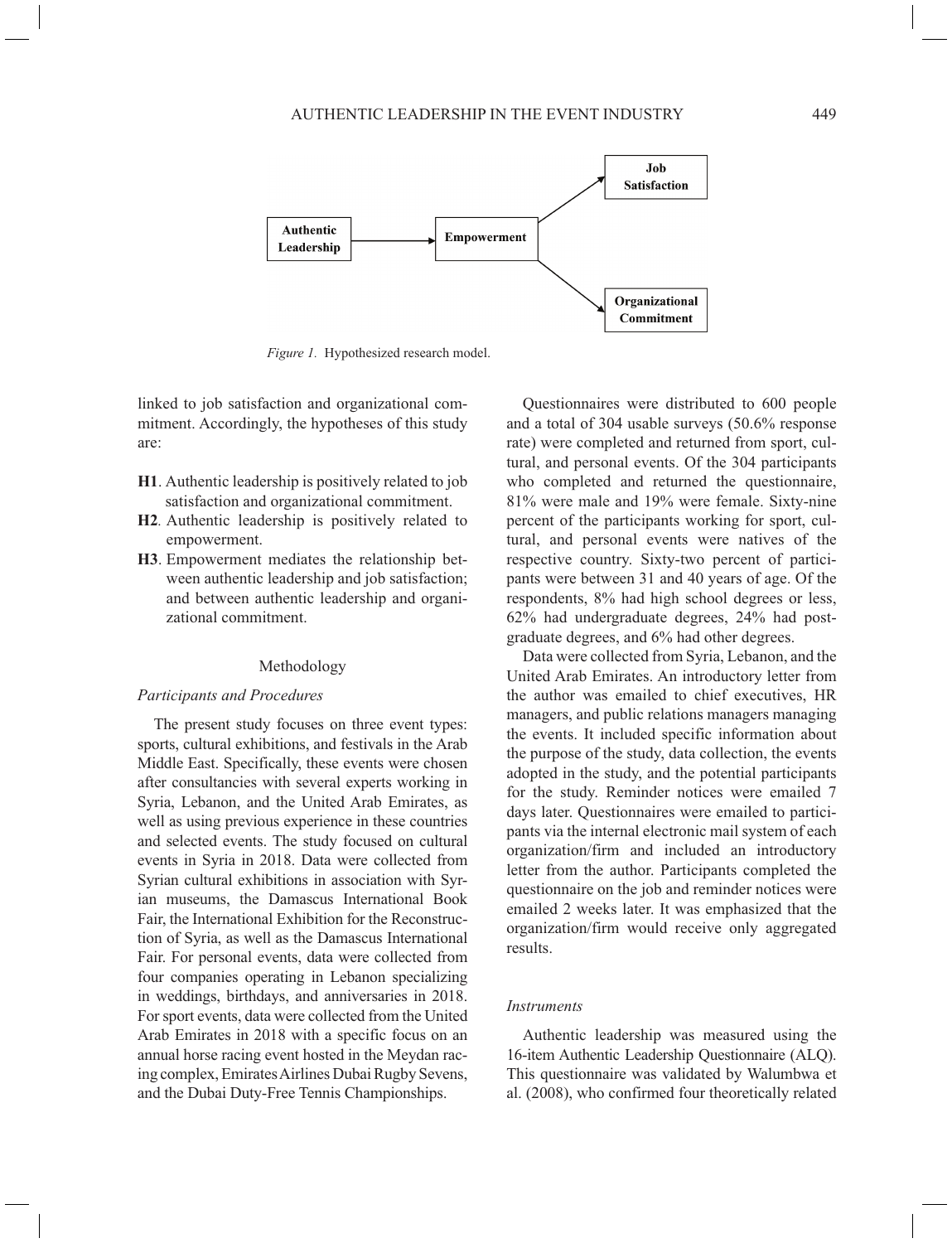substantive factors: balanced processing (3 items), internalized moral perspective (4 items), relational transparency (5 items), and self-awareness (4 items). Managers at the operational level from the three different events were asked to assess their leadership (self-assessment). The scale for their answers ranged from 1 (*not at all*) to 5 (*frequently, if not always*). Sample items are: "I can list my three greatest weaknesses," "My actions reflect my core values," "I seek others' opinions before making up my own mind," and "I openly share my feelings with others."

Empowerment was measured using a 12-item scale developed by Spreitzer (1995). This scale includes four dimensions: competence (3 items), impact (3 items), meaningfulness (3 items), and self-determination (3 items). This questionnaire was given to employees to measure the level of empowerment granted to them by their managers. The scale for their answers ranged from 1 (*strongly disagree*) to 5 (*strongly agree*). A sample item is, "I have significant autonomy in determining how I do my job."

For Job satisfaction, satisfaction on the job was measured using a 5-item scale developed by Bacharach et al. (1991). It, acting as a general job satisfaction scale, "emphasizes the match between expectations and perceived reality for broad aspects of the job taken as a whole" (Bacharach et al., 1991, p. 45). This questionnaire was given to employees to measure their satisfaction. The response range is from 1 (*very dissatisfied*) to 4 (*very satisfied*).

For Job commitment, the Organizational Commitment Questionnaire (OCQ) is a widely used instrument to measure employees' commitment using 15 items developed by Mowday et al. (2013). Sample items are: "I would accept almost any type of job assignment in order to keep working for this organization," "I am proud to tell others that I am part of this organization," "This organization really inspires the very best in me in the way of job performance," "I really care about the fate of this organization." The response range is from 1 (*strongly disagree*), 4 (*neither disagree nor agree*) to 7 (*strongly agree*).

In addition to the substantive measures described above, measures of control variables included age, gender, and nationality, which were obtained from both employees and their managers at the operational level. This author controlled for event type

because organizational (e.g., events) culture and strategy can influence levels of empowerment (Bailey, 2009; Spreitzer, 1996), and thereby influence job satisfaction and organizational commitment. Given that the data were based on perceptions of both managers and employees, the author wanted to mitigate same source contamination as much as possible. Therefore, data were collected randomly within each event type.

## *Data Analysis*

All the items in the current study defined the latent variables well, given that their respective coefficients were above 0.40, ranging from 0.47 to 0.90 (Pituch & Stevens, 2015). All constructs also demonstrated sufficient discriminant validity. The author used the population discrepancy function to derive the effect size in the current study (MacCallum et al., 2006). For the measurement model, it was 0.42 ( $N = 304$ ,  $df = 175$ , noncentrality param $eter = 173.60$ ).

### Results

Table 1 presents the means, standard deviations, and zero-order correlations for all variables and shows that most variables in the study's model were significantly and positively correlated. As shown in Table 1, authentic leadership was positively and significantly related to empowerment  $(r = 0.98,$  $p < 0.001$ ), job satisfaction ( $r = 0.28$ ,  $p < 0.001$ ), and commitment ( $r = 0.96$ ,  $p < 0.001$ ). Additional significant correlations were also obtained.

Hypothesis 1 predicts that authentic leadership would be positively related to job satisfaction and commitment. The results revealed that authentic leadership predicted job satisfaction ( $\beta = 0.223$ ,  $p < 0.001$ ), and commitment ( $\beta = 0.322$ ,  $p < 0.001$ ) after controlling for gender, age, and event type. Hypothesis 1 is therefore supported by the data.

Hypothesis 2 predicted that authentic leadership would be positively related to empowerment. The results revealed that authentic leadership is positively related to empowerment ( $β = 0.429, p <$ 0*.*001), once again controlling for gender, age, and event type. Hypothesis 2 is therefore supported.

Hypothesis 3 predicted that the relationship between authentic leadership and job satisfaction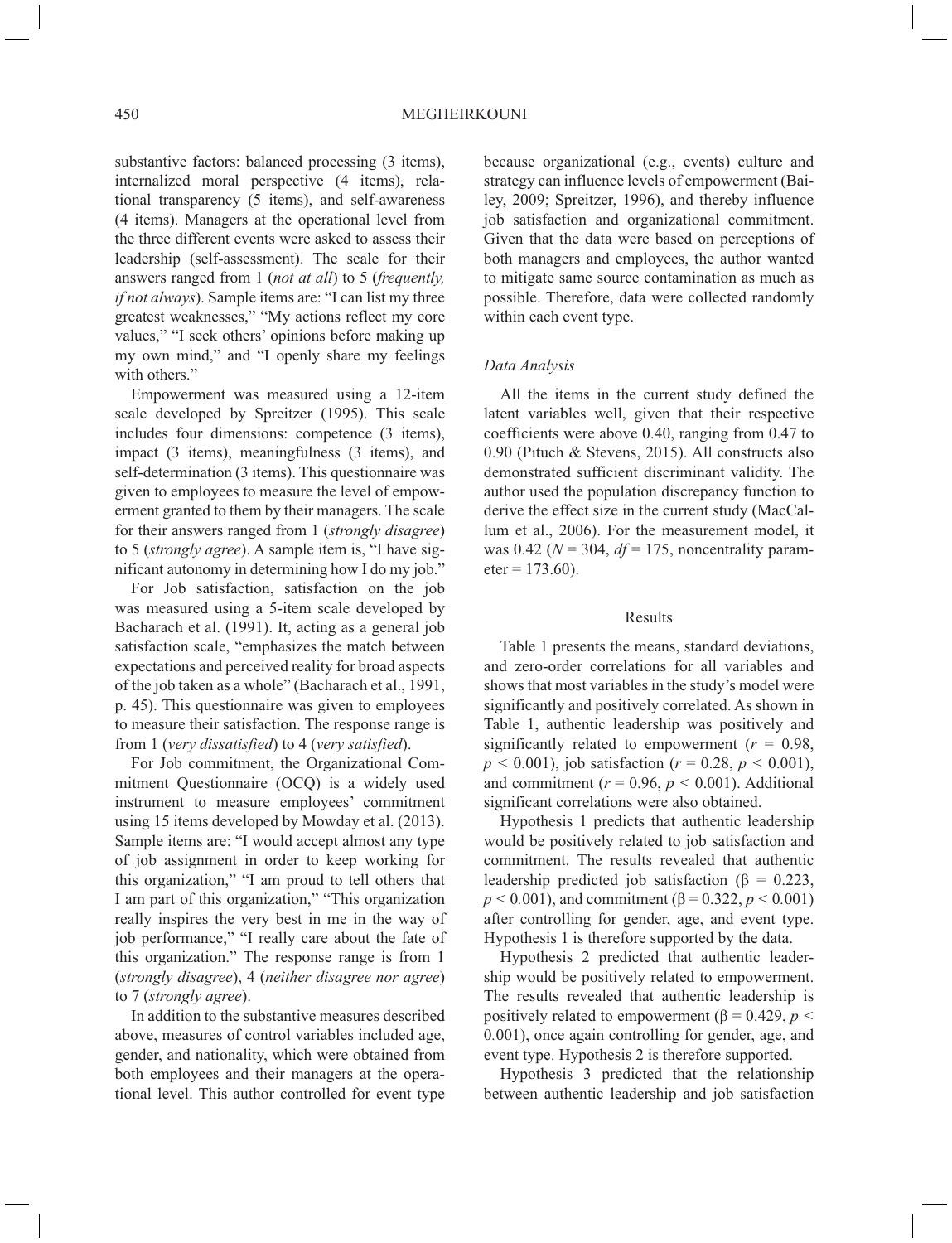|                         | M    | SD   |         |         |         | 4         |           | 6         |  |
|-------------------------|------|------|---------|---------|---------|-----------|-----------|-----------|--|
| $1. \text{Age}$         | 1.29 | 0.45 |         |         |         |           |           |           |  |
| 2. Gender               | 1.80 | 0.40 | $-0.79$ |         |         |           |           |           |  |
| 3. Event type           | 1.71 | 0.76 | 0.01    | $-0.08$ |         |           |           |           |  |
| 4. Authentic leadership | 3.50 | 0.65 | $-0.04$ | 0.03    | 0.01    |           |           |           |  |
| 5. Empowerment          | 3.52 | 0.68 | $-0.03$ | 0.03    | 0.00    | $0.98***$ |           |           |  |
| 6. Job satisfaction     | 3.16 | 0.52 | $-0.10$ | 0.01    | $-0.07$ | $0.28***$ | $0.25***$ |           |  |
| 7. Commitment           | 3.54 | 0.73 | $-0.04$ | 0.05    | $-0.00$ | $0.96***$ | $0.96***$ | $0.23***$ |  |

Table 1 Means, Standard Deviations, and Zero-Order Correlations

 $***p < 0.001$ .

and commitment would be mediated by empowerment. According to Baron and Kenny (1986), the following conditions must be met in order to conclude that mediation has taken place: a) the independent variable must be related to the mediator as well as to the dependent variable; b) the mediator must significantly predict the dependent variable; and c) when controlling for the effects of the mediator, the effect of the independent variable on the dependent variable must either reliably reduce (the reduction can be tested with the Sobel test, 1982; see Baron & Kenny, 1986) or become nonsignificant when the mediator is controlled. Thus, testing the indirect effect of authentic leadership on satisfaction and commitment requires a significant relationship between authentic leadership and empowerment. As in Hypotheses 1 and 2, the author further controlled for gender, age, and events type. In step 1, authentic leadership needs to be related to job satisfaction and organizational commitment. These requirements were supported by the results for Hypothesis 1 above. Step 2 requires that authentic leadership is related to empowerment. This requirement was also supported by the results of Hypothesis 2 above. In step 3, the author tested the relationship between the mediator and the dependent variable. The results revealed that empowerment predicted job satisfaction while controlling for authentic leadership (β = 0.402, *p* < 0.001,  $\Delta R^2 = 0.021$ ,  $\Delta F = 7.077$ ,  $p < 0.05$ ), and empowerment would predict commitment whilst controlling for authentic leadership was found ( $\beta$  = 0.194,  $p < 0.001$ ,  $\Delta R^2 = 0.013$ ,  $\Delta F = 15.411$ ,  $p < 0.001$ ). The last step is to test for mediation and this occurs if the significant relationship between authentic leadership and commitment and job satisfaction, respectively, either reliably reduces or becomes nonsignificant when controlling for the mediator. As shown in Table 2, the results revealed that when controlling for empowerment, the condition for mediation was met between authentic leadership and commitment ( $\beta$  = 0.322,  $p$  < 0.001), which was

| × | I<br>×<br>i |  |
|---|-------------|--|
|   |             |  |

Hierarchical Regression Analysis of Control Variables, Authentic Leadership, Empowerment on Satisfaction and Commitment

|                      |             |            | Commitment |           | Job Satisfaction |  |  |  |
|----------------------|-------------|------------|------------|-----------|------------------|--|--|--|
|                      | Empowerment | Step 1     | Step 2     | Step 1    | Step 2           |  |  |  |
| Age                  |             | $-0.00$    | 0.01       | $-0.02$   | $-0.06$          |  |  |  |
| Gender               |             | 0.05       | 0.02       | $-0.02$   | $-0.05$          |  |  |  |
| Event type           |             | 0.00       | $-0.00$    | $-0.05$   | $-0.06$          |  |  |  |
| Authentic leadership | $0.429***$  | $0.322***$ | $0.147*$   | $0.223**$ | $0.098*$         |  |  |  |
| Empowerment          |             |            | $0.194***$ |           | $0.402***$       |  |  |  |
| $R^2$                |             |            | 0.020      |           | 0.033            |  |  |  |
| $\Lambda R^2$        |             |            | $0.013***$ |           | 0.021            |  |  |  |
| $\Lambda F$          |             |            | 15.411     |           | 7.077            |  |  |  |

\**p* < 0.05*,* \*\**p* < 0.01, \*\*\**p* < 0.001.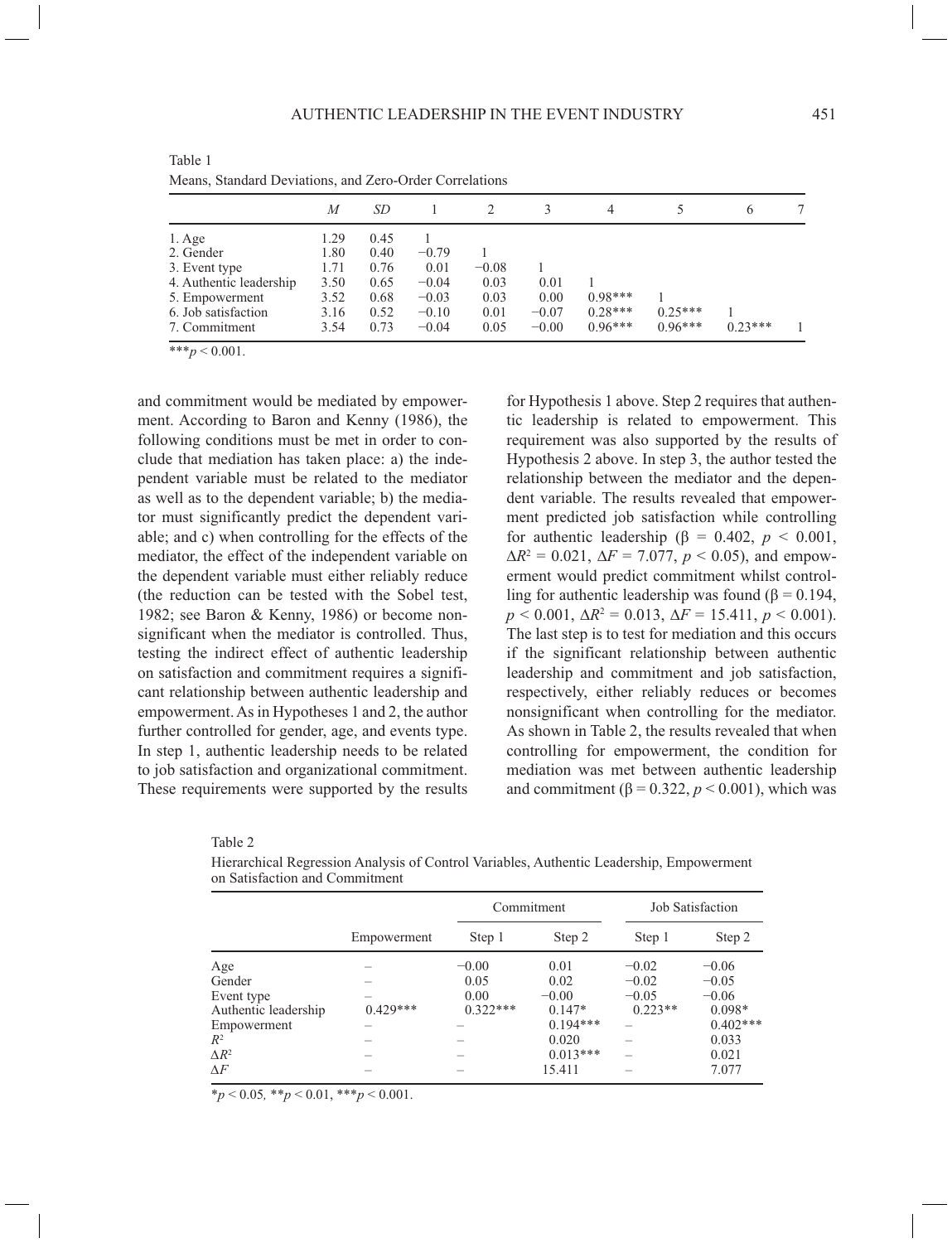

*Figure 2.* Hypothesized path model with standardized coefficients.

lower, but remained significant ( $β = 0.147, p < 0.05$ ; and Sobel test,  $t = 3.933$ ,  $p < 0.001$ ); and between authentic leadership and job satisfaction ( $β = 0.223$ ,  $p < 0.001$ ), which was lower, but remained significant (β = 0.098, *p* < 0.05; and Sobel test, *t* = 2.664,  $p < 0.05$ ). Thus, Hypothesis 3 was supported.

An additional requirement for mediation is the significance of the indirect effects. To test the mediation effects, I first included a path linking authentic leadership to empowerment and paths from empowerment to job satisfaction and organizational commitment, as well as direct and mediated paths linking authentic leadership to job satisfaction and organizational commitment. The path model is presented in Figure 2. The fit of this fully mediating model is good,  $\chi^2(31) = 42.36$ , CFI = 0.96, RMSEA =  $0.092$ , SRMR = 0.05. The model was compared with other alternative models and

the results of these models are presented in Table 3. I tested whether model 1 differs from the alternative models. The results for  $\Delta \chi^2$  were significant in each instance. Models 2 through 5 were tested and the fit statistics of these models were good, except model 5 where some paths were nonsignificant in that model. Therefore, it can be concluded that all models are notable, except model 5, and Hypothesis 3 was fully supported.

## Discussion

This study was motivated by a desire to understand the mediating role of empowerment on the relationship between authentic leadership and job satisfaction, and on the relationship between authentic leadership and organizational commitment. Although not proposed as a mediator in previous

#### Table 3

|  | Comparison of Structural Equation Models |  |  |
|--|------------------------------------------|--|--|
|--|------------------------------------------|--|--|

| Model and Structure<br>RMSEA<br><b>CFI</b><br>df<br>$\Delta \gamma^2$<br>$\chi^2$<br>1. Authentic leadership $\rightarrow$ empowerment $\rightarrow$ job satisfaction + organizational<br>42.34<br>0.092<br>0.96<br>31<br>0.41<br>commitment and authentic leadership $\rightarrow$ job satisfaction and + organiza-<br>tional commitment<br>2. Authentic leadership $\rightarrow$ empowerment $\rightarrow$ job satisfaction + organizational 42.34<br>0.96<br>31<br>0.092<br>0.41<br>commitment and authentic leadership $\rightarrow$ job satisfaction<br>3. Authentic leadership $\rightarrow$ empowerment $\rightarrow$ job satisfaction + organizational 42.34<br>0.96<br>0.092<br>31<br>0.41<br>commitment and authentic leadership $\rightarrow$ organizational commitment<br>4. Authentic leadership $\rightarrow$ empowerment $\rightarrow$ job satisfaction + organizational<br>0.087<br>0.95<br>42.26<br>32<br>commitment<br>5. Empowerment $\rightarrow$ authentic leadership $\rightarrow$ job satisfaction + organizational<br>0.92<br>0.144<br>32<br>64.48<br>commitment and empowerment $\rightarrow$ job satisfaction and + organizational<br>commitment |  |  |  |             |
|----------------------------------------------------------------------------------------------------------------------------------------------------------------------------------------------------------------------------------------------------------------------------------------------------------------------------------------------------------------------------------------------------------------------------------------------------------------------------------------------------------------------------------------------------------------------------------------------------------------------------------------------------------------------------------------------------------------------------------------------------------------------------------------------------------------------------------------------------------------------------------------------------------------------------------------------------------------------------------------------------------------------------------------------------------------------------------------------------------------------------------------------------------------------------|--|--|--|-------------|
|                                                                                                                                                                                                                                                                                                                                                                                                                                                                                                                                                                                                                                                                                                                                                                                                                                                                                                                                                                                                                                                                                                                                                                            |  |  |  | <b>SRMR</b> |
|                                                                                                                                                                                                                                                                                                                                                                                                                                                                                                                                                                                                                                                                                                                                                                                                                                                                                                                                                                                                                                                                                                                                                                            |  |  |  | 0.05        |
|                                                                                                                                                                                                                                                                                                                                                                                                                                                                                                                                                                                                                                                                                                                                                                                                                                                                                                                                                                                                                                                                                                                                                                            |  |  |  | 0.05        |
|                                                                                                                                                                                                                                                                                                                                                                                                                                                                                                                                                                                                                                                                                                                                                                                                                                                                                                                                                                                                                                                                                                                                                                            |  |  |  | 0.05        |
|                                                                                                                                                                                                                                                                                                                                                                                                                                                                                                                                                                                                                                                                                                                                                                                                                                                                                                                                                                                                                                                                                                                                                                            |  |  |  | 0.05        |
|                                                                                                                                                                                                                                                                                                                                                                                                                                                                                                                                                                                                                                                                                                                                                                                                                                                                                                                                                                                                                                                                                                                                                                            |  |  |  | 0.17        |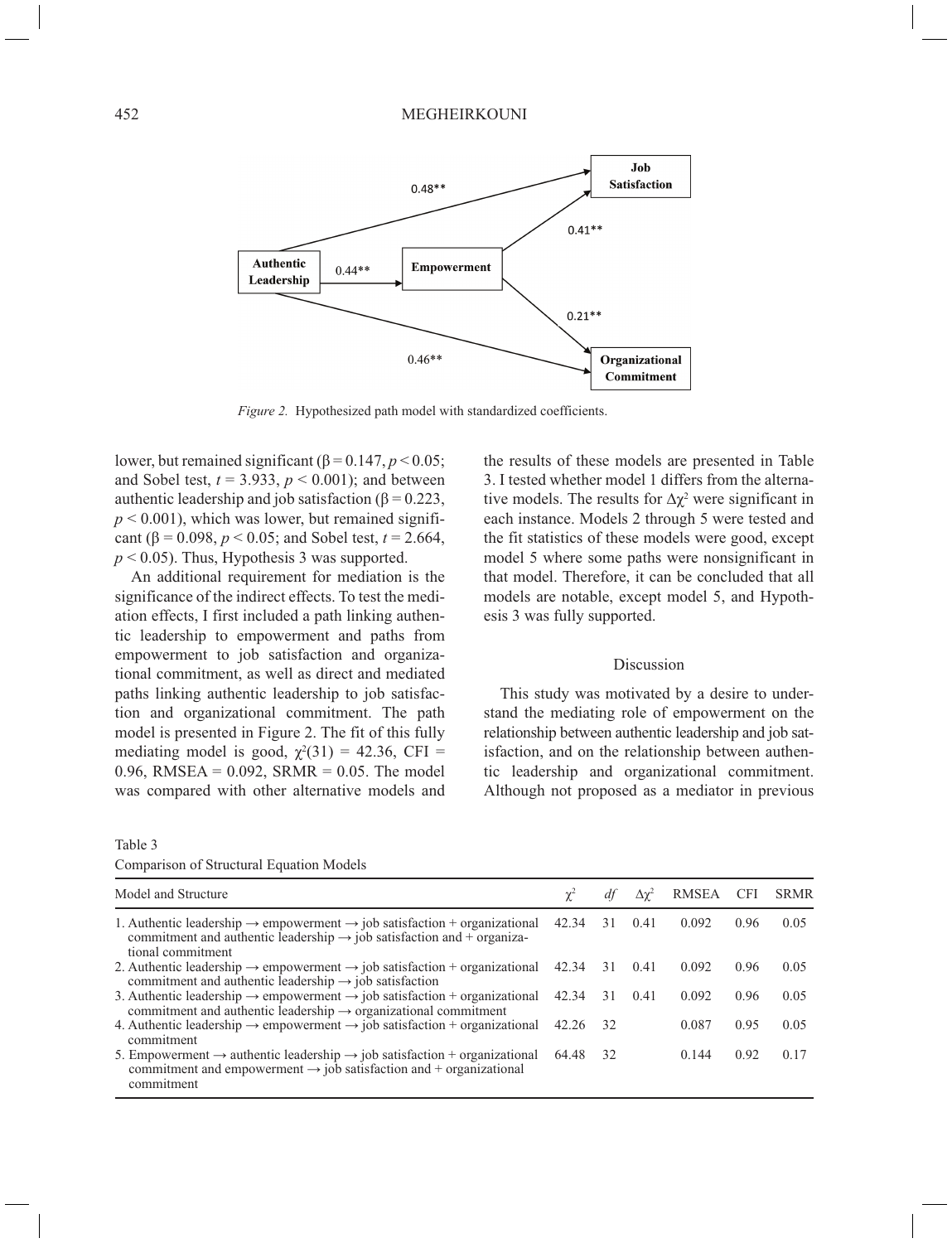authentic leadership models, the current study demonstrated that authentic leadership was significantly related to job satisfaction and organizational commitment. The current study investigates the mediating role of empowerment between authentic leaders and outcomes: satisfaction and commitment in the field of event management research. The mediating role of empowerment adds to the theory on authentic leadership because the findings explain why leaders who adopt authentic behaviors increase subordinates' positive perceptions of the workplace empowerment, which in turn enhances their job satisfaction and organizational commitment in the events industry. The results of the current study provide empirical evidence for the proposition by establishing empowerment as a mediator between authentic leadership and subordinates' outcomes: job satisfaction and commitment.

Empirical research by Megheirkouni (2018a) revealed that the type of leadership differs across sport, cultural, and personal events in the Middle East. Though the majority of research in this area is focused on Western contexts, authentic leadership is also spreading to Middle Eastern cultures due to scandals and corruption which have greatly influenced the events industries worldwide (e.g., Brooks et al., 2013; Gorse & Chadwick, 2010; Kihl, 2017; Transparency International, 2016). Interestingly, the construct of authentic leadership is relatively new to the events industry in the Middle East. The findings of the current study are consistent with authentic leadership and other variables of organizational aspects that have been developed and tested primarily in non-event settings (Avolio & Gardner, 2005; Gardner, Avolio, Luthans, et al., 2005; Walumbwa et al., 2008).

Findings of the present study support that authentic leadership behaviors as demonstrated by events managers and leaders do empower followers. This finding aligns with previous research that recognizes that the unique attributes of authentic leadership as a style of event leaders that encourage empowerment (Wong & Cummings, 2009), and, I would argue, in the broader event context as well. By demonstrating authentic leadership behaviors, including self-awareness, internalized moral perspective, balanced processing, and relational transparency (Gardner, Avolio, Luthans, et al., 2005), managers and leaders of the events industry support

empowerment in their people. Importantly, empowerment has been posited as another mechanism through which authentic leadership influences followers (George, 2003; Ilies et al., 2005). However, I do not claim in the current study that low levels of empowerment in some circumstances will not also be seen with authentic leaders, particularly when a job description is well defined and restricted, such as the case of organizing committees and subcommittees of the Olympic Games.

One possible explanation is that empowered people in the events industry will see themselves as more capable of influencing their job and organization in a meaningful way. There is also considerable empirical evidence showing empowerment is positively related to positive outcomes such as commitment (Avolio, Zhu, et al., 2004) and job satisfaction (Banks et al., 2016; Ugboro & Obeng, 2000; Wong & Laschinger, 2013). The current study contributes to the literature by demonstrating the external validity of these variables in a non-Western setting (the Arab Middle East) and in the events industry (sports, cultural, and personal events). In the current study, the correlation between empowerment and both satisfaction and commitment is notably high (i.e., 0.722, *p* < 0.001; 0.402, *p* < 0.001) even when controlled for same source bias. These results are all the more interesting when one considers that the Middle East is often described as having a bureaucratic and autocratic culture influenced by patriarchal and loyal culture (e.g., Megheirkouni, 2016; Weir, 2010) which may lead leaders to maintain the status quo rather than undertake authentic leadership behaviors. Combining the above results, it can be stated that arguably the most interesting findings are the mediating role of empowerment in the events industry in the Middle East.

## *Theoretical and Practical Implications*

The theoretical model and empirical findings of the present study provide several interesting insights. The present study is one of the few studies that have investigated the impact of authentic leadership on outcomes such as job satisfaction and commitment mediated by empowerment in the field of event management. Specifically, the first theoretical contribution of this study lies in drawing on leadership and event management literature help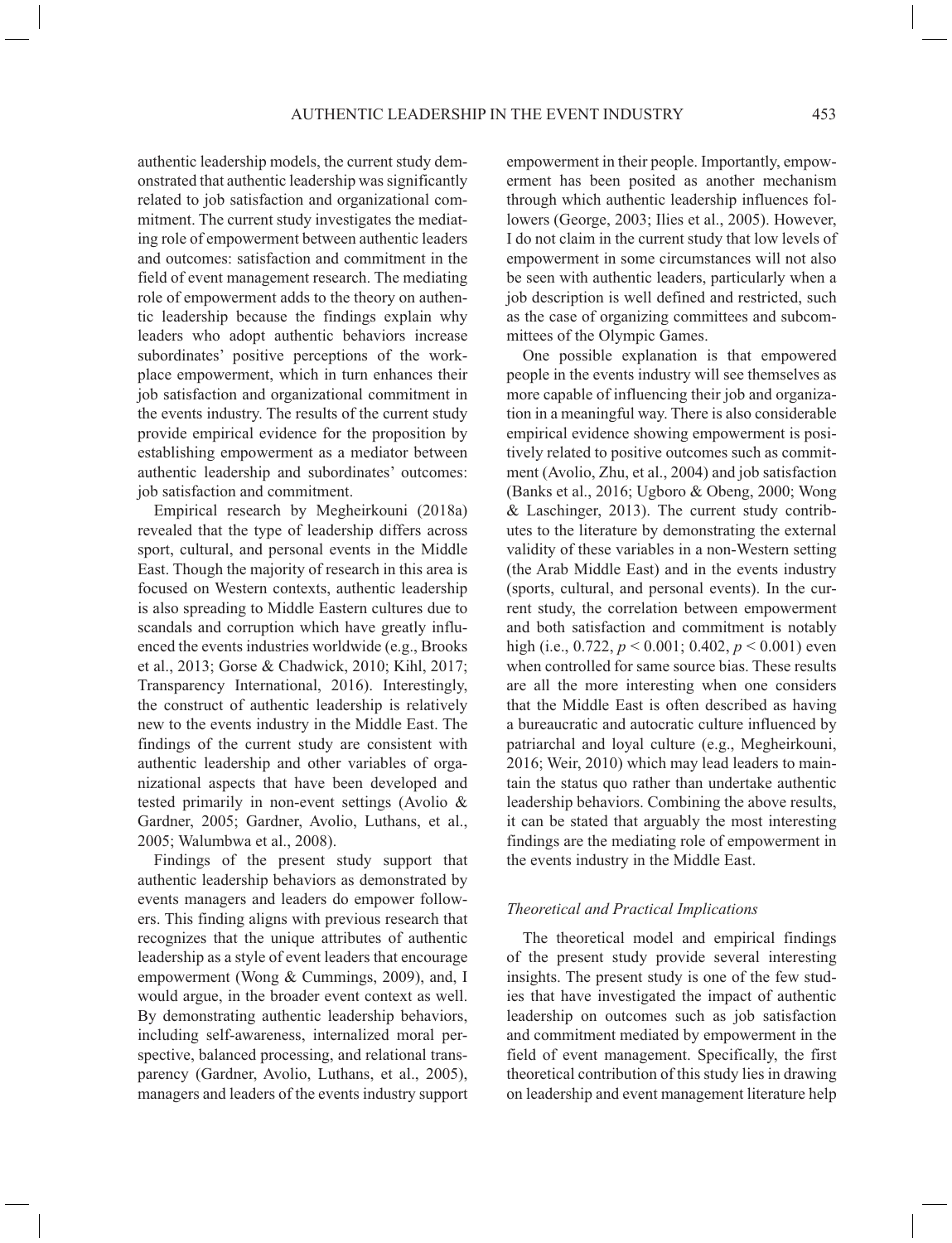explain how leaders' perceived authenticity can influence their subordinates' behaviors. The findings of the current study support previous suggestions (Ilies et al., 2005; Wong & Laschinger, 2013) that the concept of empowerment is an essential motivational mechanism through which authentic leaders may affect subordinates' work-related outcomes (job satisfaction and organizational commitment in this study). Although subordinate work engagement has been suggested as a key process variable because of its motivational and behavioral consequences (Schaufeli & Bakker, 2004), it remains sparsely researched in the literature as a second mediator alongside empowerment. The findings of the current study, along with those of previous research on other leadership styles, such as transformational leadership (Walumbwa et al., 2008), suggest that empowerment and subordinates' work engagement may be a critical intervening variable linking leaders and their subordinates' outcomes and this is the second theoretical contribution of this study. More importantly, the pattern of results reported here proposes that the more event leaders are perceived as authentic, the more subordinates feel empowered, satisfied, and committed to their work. Taken together, the findings of the present study point to the need for future research to explore the integration of empowerment, work engagement, other organizational aspects, and different leadership perspectives in the events sector to understand how they relate to subordinate outcomes, particularly as the environment of events is rapidly becoming a dynamic competitive market and complex in most of its types (Megheirkouni, 2018b).

Understanding how authentic leadership relates to job satisfaction and organizational commitment also has practical implications, particularly in the areas of leadership styles development and improving performance in the events industry. Leaders need more than traditional management behaviors; they need to use empowerment, as a means to influence subordinates. The findings of the present study support the idea that the events industry should select leaders across all organizational levels who support subordinates' empowerment because it is precisely those individuals who have the potential to become authentic leaders. Further, job recruitment agencies on behalf of the events industry need to make a practice of testing for authentic leadership style. However, given that the culture of the Middle East is described by Western scholars as a "dangerous other" (Maalouf, 2000; Megheirkouni, 2016; Weir, 2005), it forces leaders in the events industry to slow down any process changing the status quo. In other words, fundamentally changing the leadership styles in the Middle East is likely to be a long and arduous process if national culture is not taken into account.

Second, as mentioned earlier, it would be beneficial for authentic leadership to be highlighted and supported as an important form of leadership for the events industry to enhance job satisfaction and encourage commitment. This could include providing training to future events leaders (e.g., events leadership development programs) through introducing authentic leadership to trainees and promoting and developing authentic skills that are need in the field of event management. It is argued that a more authentic leadership-oriented development strategy becomes relevant and urgently needed for desirable outcomes such as confidence, hope, optimism, and resilience (see, e.g., Avolio & Gardner, 2005; Avolio, Gardner, Walumbwa, et al., 2004; George, 2003; Luthans & Avolio, 2003; Seligman, 2002).

## *Limitations*

Despite the insight gained from this study, it is not without some limitations that warrant acknowledgment. Specifically, the low number of responses from the three contexts in the Middle East used to examine the hypothesized relationships is likely to limit the generalizability of the findings. Another limitation is the cross-sectional nature of the study. It is possible that at least certain aspects of authentic leadership behaviors and empowerment, and their impact on job satisfaction and organizational commitment, emerge with some kind of time lag. Replication of the findings in studies using different methods—for instance, field experiments—as well as longitudinal designs would be highly valuable. This study was also unable to actually observe events in all types: cultural, sport, and personal events interacting with subordinates. Observational data are recommended to supplement survey measures. It is argued that qualitative research is needed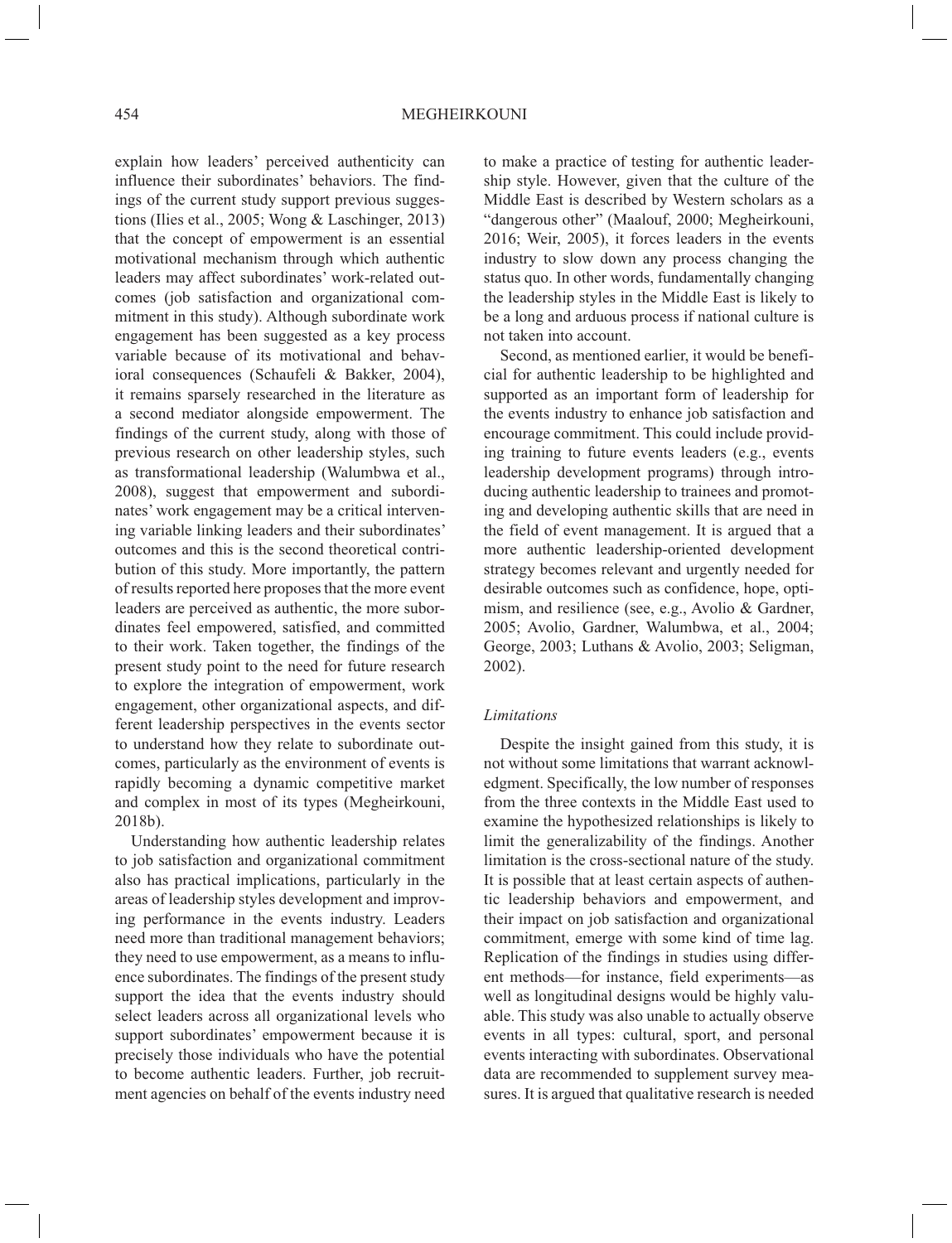to enhance our understanding of complex forms of leading in different contexts as the limitations of quantitative methods in dealing with organizational complexities become increasingly apparent (Bass & Stogdill, 1990).

Future research should also add to the variables of the current study other leadership constructs to assess whether authentic leadership plays a positive role in subordinates' organizational commitment and job satisfaction outcomes. Another important next step for future research is to determine the extent to which the findings of the current study extend to other event types outside of the Middle East, although, of course, this author cannot be sure that the findings of the current study extend to the events industry in most of its types—cultural, sport, and personal events—in most parts of the world.

#### Conclusion

Overall, findings supported a positive relationship between authentic leadership and increased job satisfaction (Giallonardo et al., 2010; Walumbwa et al., 2008; Wong & Laschinger, 2013) and organizational commitment (Leroy et al., 2012). The new contribution to the authentic leadership literature in the current study confirmed that empowerment mediated the relationship between authentic leadership and outcomes: job satisfaction and organizational commitment in the events industry. These results suggest that event leaders who emphasize authentic leadership behaviors effectively increase subordinates' positive perceptions of workplace empowerment in the events industry, which in turn enhances their job satisfaction and organizational commitment.

## ORCID

Majd Megheirkouni https://orcid.org/0000-0001-5809-8520

#### References

- Akhras, C. (2016). Authentic leadership in drastic times. *Proceedings of the 4th International Conference on Management, Leadership, and Governance, ICMLG 2016*, Saint-Petersburg State University of Economics, Saint-Petersburg, Russia, April 14–15.
- Avolio, B. J., & Gardner, W. L. (2005). Authentic leadership development: Getting to the root of positive forms of

leadership. *The Leadership Quarterly, 16*(3), 315–338. <http://dx.doi.org/10.1016/j.leaqua.2005.03.001>

- Avolio, B. J., Gardner, W. L., Walumbwa, F. O., Luthans, F., & May, D. R. (2004). Unlocking the mask: A look at the process by which authentic leaders impact follower attitudes and behaviors. *The Leadership Quarterly*, *15*(6), 801–823. [http://dx.doi.org/10.1016/j.leaqua.](http://dx.doi.org/10.1016/j.leaqua.2004.09.003) [2004.09.003](http://dx.doi.org/10.1016/j.leaqua.2004.09.003)
- Avolio, B. J., Zhu, W., Koh, W., & Bhatia, P. (2004). Transformational leadership and organizational commitment: Mediating role of psychological empowerment and moderating role of structural distance. *Journal of Organizational Behavior, 25*(8), 951–968. [https://doi.org/10.1002/](https://doi.org/10.1002/job.283) [job.283](https://doi.org/10.1002/job.283)
- Avolio, B. J., Wernsing, T., & Gardner, W. L. (2018). Revisiting the development and validation of the authentic leadership questionnaire: Analytical clarifications. *Journal of Management*, *44*(2), 399–411. [https://doi.](https://doi.org/10.1177/0149206317739960) [org/10.1177/0149206317739960](https://doi.org/10.1177/0149206317739960)
- Azanza, G., Moriano, J. A., & Molero, F. (2013). Authentic leadership and organizational culture as drivers of employees' job satisfaction. *Revista de Psicología del Trabajo y de las Organizaciones, 29*(2), 45–50. [https://](https://doi.org/10.5093/tr2013a7) [doi.org/10.5093/tr2013a7](https://doi.org/10.5093/tr2013a7)
- Bacharach, S. B., Bamberger, P., & Conley, S. (1991). Workhome conflict among nurses and engineers: Mediating the impact of role stress on burnout and satisfaction at work. *Journal of Organizational Behavior*, *12*(1), 39–53. <https://doi.org/10.1002/job.4030120104>
- Bailey, T. L. (2009). *Organizational culture, macro and micro empowerment dimensions, and job satisfaction: An application of concurrent mixed and multi-level methods in the federal sector.* Universal-Publishers.
- Banks, G. C., McCauley, K. D., Gardner, W. L., & Guler, C. E. (2016). A meta-analytic review of authentic and transformational leadership: A test for redundancy. *The Leadership Quarterly*, *27*(4), 634–652. [https://doi.](https://doi.org/10.1016/j.leaqua.2016.02.006) [org/10.1016/j.leaqua.2016.02.006](https://doi.org/10.1016/j.leaqua.2016.02.006)
- Baron, R. M., & Kenny, D. A. (1986). The moderator-mediator variable distinction in social psychological research: Conceptual, strategic, and statistical considerations. *Journal of Personality and Social Psychology*, *51*(6), 1173–82. <https://doi.org/10.1037/0022-3514.51.6.1173>
- Bass, B. M., & Stogdill, R. M. (1990). *Bass & Stogdill's handbook of leadership: Theory, research, and managerial applications*. The Free Press.
- Bhatnagar, J. (2005). The power of psychological empowerment as an antecedent to organizational commitment in Indian managers. *Human Resource Development International*, *8*(4), 419–433. [https://doi.org/10.1080/](https://doi.org/10.1080/13678860500356101) [13678860500356101](https://doi.org/10.1080/13678860500356101)
- Brooks, G., Aleem, A., & Button, M. (2013). *Fraud, corruption and sport*. Palgrave. [https://www.palgrave.com/gp/](https://www.palgrave.com/gp/book/9780230299788) [book/9780230299788](https://www.palgrave.com/gp/book/9780230299788)
- Chalip, L. (2000). Sydney 2000: Volunteers and the organization of the Olympic Games: economic and formative aspects. In M. Moragas, A. B. de, Moreno, & N. Puig (Eds.), *Volunteers, global society and the*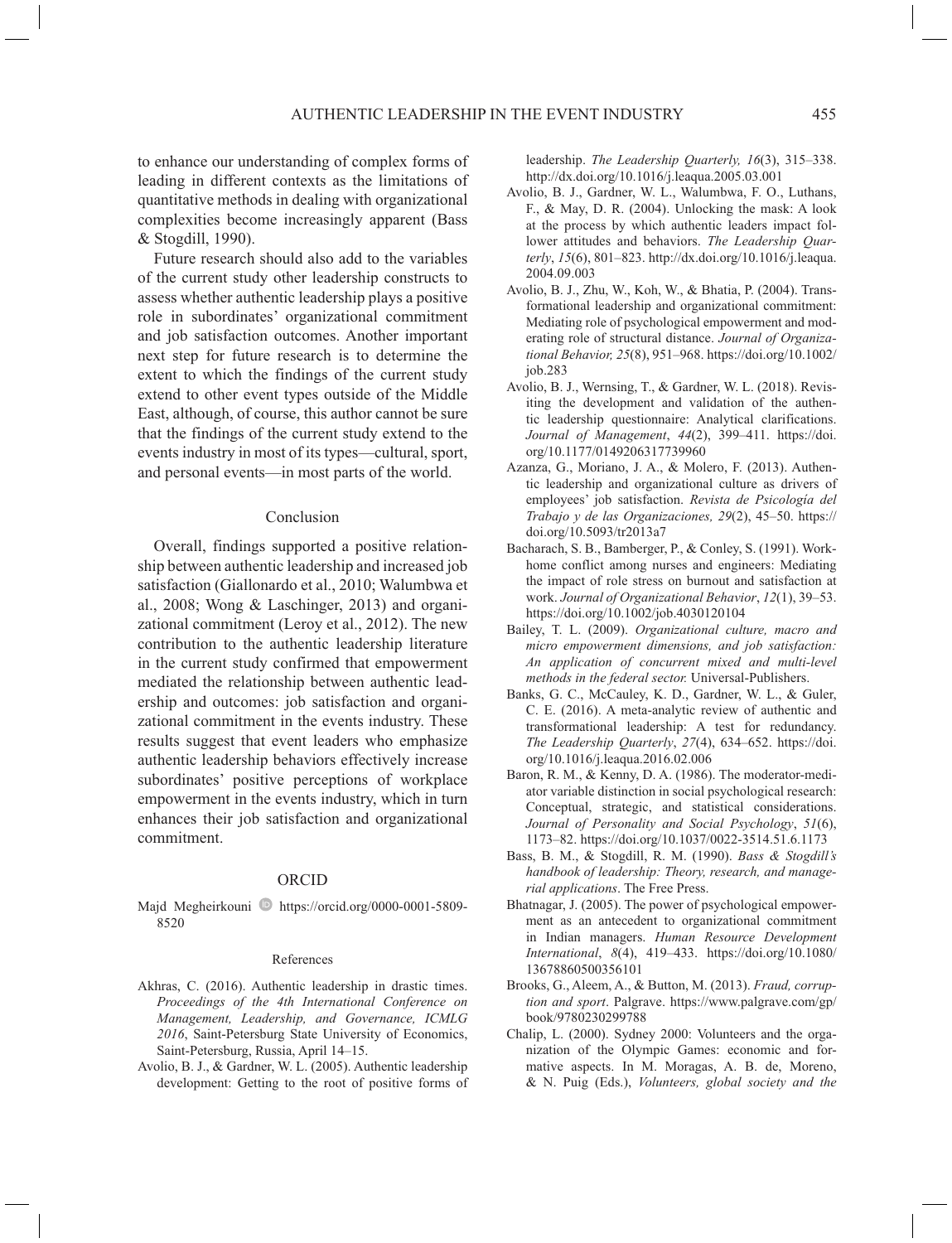*Olympic movement* (pp. 205–214). International Olympic Committee.

- Chan, A. (2005). Authentic leadership measurement and development: Challenges and suggestions. In W. L. Gardner, B. J. Avolio, & F. O. Walumbwa, (Eds.), *Authentic leadership theory and practice: Origins, effects, and development* (pp. 227–251). Elsevier Science.
- Chen, G., Kirkman, B. L., Kanfer, R., Allen, D., & Rosen, B. (2007). A multilevel study of leadership, empowerment, and performance in teams. *The Journal of Applied Psychology*, *92*(2), 331–346. [https://doi.org/](https://doi.org/10.1037/0021-9010.92.2.331) [10.1037/0021-9010.92.2.331](https://doi.org/10.1037/0021-9010.92.2.331)
- Conger, J. A., & Kanungo, R. N. (1988). The empowerment process: Integrating theory and practice. *Academy of Management Review, 13*(3), 471–482. [https://doi.org/](https://doi.org/10.5465/amr.1988.4306983) [10.5465/amr.1988.4306983](https://doi.org/10.5465/amr.1988.4306983)
- Costa, C. A., Chalip, L., Green, B. C., & Simes, C. (2006). Reconsidering the role of training in event volunteers' satisfaction. *Sport Management Review*, *9*(2), 165–182. [https://doi.org/10.1016/S1441-3523\(06\)70024-9](https://doi.org/10.1016/S1441-3523(06)70024-9)
- Eagly, A. H. (2005). Achieving relational authenticity in leadership: Does gender matter? *Leadership Quarterly*, *16*(3), 459–474. <https://doi.org/10.1016/j.leaqua.2005.03.007>
- Gardner, W. L., Avolio, B. J., Luthans, F., May, D. R., & Walumbwa, F. (2005). Can you see the real me? A selfbased model of authentic leader and follower development. *The Leadership Quarterly, 16*(3), 343–372. [https://](https://doi.org/10.1016/j.leaqua.2005.03.003) [doi.org/10.1016/j.leaqua.2005.03.003](https://doi.org/10.1016/j.leaqua.2005.03.003)
- Gardner, W. L., Avolio, B. J., & Walumbwa, F. O. (2005). Authentic leadership development: Emergent trends and future directions. In W. L. Gardner, B. J. Avolio, & F. O. Walumbwa (Eds.), *Authentic leadership theory and practice: Origins, effects, and development* (pp. 387– 406). Elsevier Science.
- George, W. (2003). *Authentic leadership: Rediscovering the secrets to creating lasting value.* Jossey-Bass.
- Getz, D., & Page, S. (2016). *Event studies: Theory, research and policy for planned events*. Routledge.
- Giallonardo, L. M., Wong, C. A., & Iwasiw, C. L. (2010). Authentic leadership of preceptors: Predictor of new graduate nurses' work engagement and job satisfaction. *Journal of Nursing Management, 18*(8), 993–1003. <https://doi.org/10.1111/j.1365-2834.2010.01126.x>
- Gorse, S., & Chadwick, S. (2010, July/August). Conceptualizing corruption in sport: Implications for sponsorship programs. *The European Business Review*.
- Hackman, J. R., & Oldham, G. R. (1980). *Work redesign.*  Addison-Wesley.
- Ilies, R., Morgeson, F. P., & Nahrgang, J. D. (2005). Authentic leadership and eudaemonic well-being: Understanding leader–follower outcomes. *The Leadership Quarterly, 16*(3), 373–394. [https://doi.org/10.1016/j.leaqua.2005.](https://doi.org/10.1016/j.leaqua.2005.03.002) [03.002](https://doi.org/10.1016/j.leaqua.2005.03.002)
- Karacay, G., Ertenu, B., & Kabasakal, H. (2017). Follower gender and authentic leadership: Perspectives from the Middle East. In D. Cotter-Lockard (Ed.), *Authentic Leadership and rollowership* (pp. 33–58). Palgrave Mac-Millan. [https://doi.org/10.1007/978-3-319-65307-5\\_2](https://doi.org/10.1007/978-3-319-65307-5_2)
- Kihl, L. (2017). *Corruption in sport: Causes, consequences, and reform*. Routledge.
- Kirkman, B. L., & Rosen, B. (1999). Beyond self-management: Antecedents and consequences of team empowerment. *Academy of Management Journal, 42*(1), 58–74. <https://www.jstor.org/stable/256874>
- Laschinger, H. K., Finegan, J., & Wilk, P. (2011). Situational and dispositional influences on nurses' workplace wellbeing. *Nursing Research*, *60*(2), 124–131. [https://doi.](https://doi.org/10.1097/nnr.0b013e318209782e) [org/10.1097/nnr.0b013e318209782e](https://doi.org/10.1097/nnr.0b013e318209782e)
- Laschinger, H. K. S., Purdy, N., & Almost, J. (2007). The impact of leader-member exchange quality, empowerment and core self-evaluation on nurse manager's job satisfaction. *The Journal of Nursing Administration, 37*(5), 221– 229.<https://doi.org/10.1097/01.nna.0000269746.63007.08>
- Leroy, H., Anseel, F., Gardner, W. L., & Sels, L. (2015). Authentic leadership, authentic followership, basic need satisfaction, and work role performance: A cross-level study. *Journal of Management*, *41*(6), 1677–1697. [https://](https://doi.org/10.1177/0149206312457822) [doi.org/10.1177/0149206312457822](https://doi.org/10.1177/0149206312457822)
- Leroy, H., Palanski, M. E., & Simons, T. (2012). Authentic leadership and behavioral integrity as drivers of follower commitment and performance. *Journal of Business Ethics*, *107*(3), 255–264. [https://doi.org/10.1007/](https://doi.org/10.1007/s10551-011-1036-1) [s10551-011-1036-1](https://doi.org/10.1007/s10551-011-1036-1)
- Locke, E. A. (1976). The nature and causes of job satisfaction. In M. D. Dunnette (Ed.), *Handbook of industrial and organizational psychology* (pp. 1297–1349). Rand McNally.
- Luthans, F., & Avolio, B. J. (2003). Authentic leadership development. In K. S. Cameron, J. E. Dutton, & R. E. Quinn (Eds.). *Positive organizational scholarship* (pp. 241–258). Berrett-Koehler.
- Maalouf, A. (2000). *In the name of identity: Violence and the need to belong* (B. Bray, Trans.). Arcade Publishing.
- MacCallum, R., Browne, M., & Cai, L. (2006). Testing differences between nested covariance structure models: Power analysis and null hypotheses. *Psychological Methods, 11*(1), 19–35. <https://doi.org/10.1037/1082-989x.11.1.19>
- Megheirkouni, M. (2016). Factors influencing leadership development in an uncertain environment. *Journal of Management Development*, *35*(10), 1232–1254. [http://](http://dx.doi.org/10.1108/JMD-07-2016-0128) [dx.doi.org/10.1108/JMD-07-2016-0128](http://dx.doi.org/10.1108/JMD-07-2016-0128)
- Megheirkouni, M. (2017). Revisiting leader-member exchange theory: Insights into sport stadia management. *International Journal of Event and Festival Management*, *8*(3), 244–260. [https://doi.org/10.1108/IJEFM-03-](https://doi.org/10.1108/IJEFM-03-2017-0022) [2017-0022](https://doi.org/10.1108/IJEFM-03-2017-0022)
- Megheirkouni, M. (2018a). Insights on practicing of servant leadership in the events sector. *Sport, Business, Management: An International Journal*, *8*(1), 134–152. [https://](https://doi.org/10.1108/SBM-01-2017-0001) [doi.org/10.1108/SBM-01-2017-0001](https://doi.org/10.1108/SBM-01-2017-0001)
- Megheirkouni, M. (2018b). Leadership and decision-making styles in large-scale sporting events. *Event Management*, *22*(5), 785–801*.* [https://doi.org/10.3727/1525995](https://doi.org/10.3727/152599518x15299559876162) [18x15299559876162](https://doi.org/10.3727/152599518x15299559876162)
- Megheirkouni, M. (2018c). Mixed methods in sport leadership research: A review of sport management practices.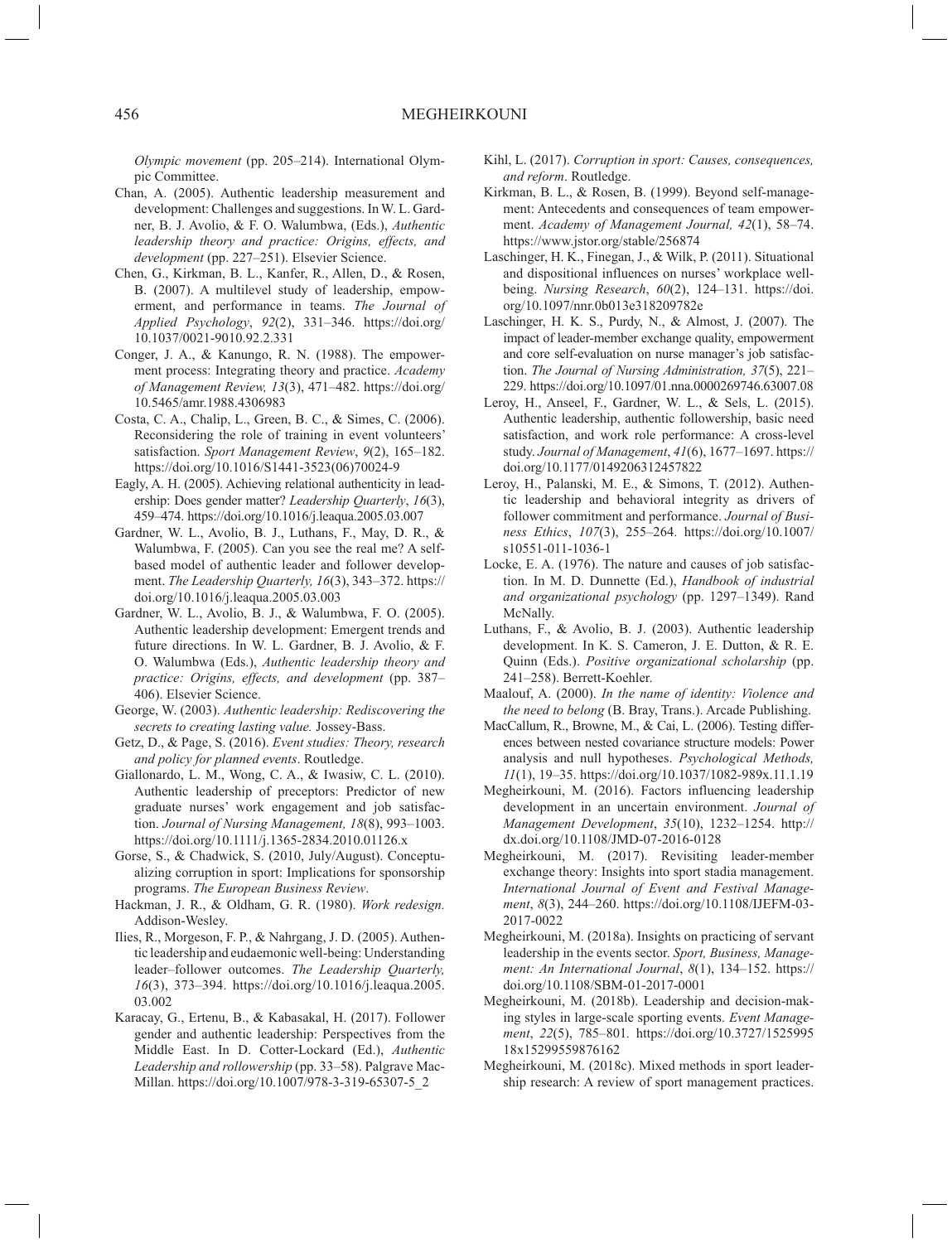*Sports Management International Journal Choregia, 14*(1), 1–20. <https://doi.org/10.4127/ch.2018.0126>

- Megheirkouni, M. (2019). The types of authority and problems at Olympic events: Insights into Grint's model of decision-making positions. *Event Management, 23*(6), 801–816. [https://doi.org/10.3727/152599519x155062598](https://doi.org/10.3727/152599519x15506259856408) [56408](https://doi.org/10.3727/152599519x15506259856408)
- Menon, S. (2001). Employee empowerment: An integrative psychological approach. *Applied Psychology*, *50*(1), 153–180. <https://doi.org/10.1111/1464-0597.00052>
- Mowday, R. T., Porter, L. W., & Steers, R. M. (2013). *Employee–organization linkages. The psychology of commitment, absenteeism, and turnover* (1sted.)*.* Academic Press. [https://www.elsevier.com/books/employee](https://www.elsevier.com/books/employee-organization-linkages/mowday/978-0-12-509370-5)[organization-linkages/mowday/978-0-12-509370-5](https://www.elsevier.com/books/employee-organization-linkages/mowday/978-0-12-509370-5)
- Mumford, M., Hemlin, S., & Mulhearn, T. (2017). Leading for creativity: Functions, models, and domains. In M. Mumford & S. Hemlin (Eds.) *Handbook of research on leadership and creativity* (pp. 1–16). Edward Elgar. [https://www.e-elgar.com/shop/usd/handbook-of](https://www.e-elgar.com/shop/usd/handbook-of-research-on-leadership-and-creativity-9781784715458.html)[research-on-leadership-and-creativity-9781784715458.](https://www.e-elgar.com/shop/usd/handbook-of-research-on-leadership-and-creativity-9781784715458.html) [html](https://www.e-elgar.com/shop/usd/handbook-of-research-on-leadership-and-creativity-9781784715458.html)
- Mykletun, R. J., & Himanen, K. (2016). Volunteers at biking race events: Antecedents of commitment and intention to remain volunteering at future events. *Sport, Business and Management: An International Journal*, *6*(3), 246–273. <https://doi.org/10.1108/sbm-12-2014-0051>
- Northouse, P. G. (2018). *Leadership: Theory and practice*  (8th ed.). SAGE.
- Peterson, S. J., Walumbwa, F. O., Avolio, B. J., & Fredrickson, B. L. (2010). *The relationship between authentic leadership and job performance. The moderating role of follower emotions* [Unpublished manuscript].
- Peus, C., Wesche, J. S., Streicher, B., Braun, S., & Frey, D. (2012). Authentic leadership: An empirical test of its antecedents, consequences, and mediating mechanisms. *Journal of Business Ethics*, *107*(3), 331–348. [https://doi.](https://doi.org/10.1007/s10551-011-1042-3) [org/10.1007/s10551-011-1042-3](https://doi.org/10.1007/s10551-011-1042-3)
- Pituch, K. A., & Stevens, J. P. (2015). *Applied multivariate statistics for the social sciences: Analyses with SAS and IBM's SPSS*. Routledge. [https://www.rout](https://www.routledge.com/Applied-Multivariate-Statistics-for-the-Social-Sciences-Analyses-with-SAS/Pituch-Stevens/p/book/9780415836661)[ledge.com/Applied-Multivariate-Statistics-for-the-](https://www.routledge.com/Applied-Multivariate-Statistics-for-the-Social-Sciences-Analyses-with-SAS/Pituch-Stevens/p/book/9780415836661)[Social-Sciences-Analyses-with-SAS/Pituch-Stevens/p/](https://www.routledge.com/Applied-Multivariate-Statistics-for-the-Social-Sciences-Analyses-with-SAS/Pituch-Stevens/p/book/9780415836661) [book/9780415836661](https://www.routledge.com/Applied-Multivariate-Statistics-for-the-Social-Sciences-Analyses-with-SAS/Pituch-Stevens/p/book/9780415836661)
- Schaufeli, W. B., & Bakker, A. B. (2004). Job demands, job resources, and their relationship with burnout and engagement: A multi-sample study. *Journal of Organizational Behavior*, *25*(3), 293–315. [https://doi.org/10.1002/](https://doi.org/10.1002/job.248) [job.248](https://doi.org/10.1002/job.248)
- Seibert, S. E., Silver, S. R., & Randolph, W. A. (2004). Taking empowerment to the next level: A multiple-level model of empowerment, performance, and satisfaction. *Academy of Management Journal, 47*(3), 332–349. <https://doi.org/10.5465/20159585>
- Seligman, M. E. P. (2002). *Authentic happiness: Using the new positive psychology to realize your potential for lasting fulfillment*. Free Press. [https://psycnet.apa.org/](https://psycnet.apa.org/record/2002-18216-000) [record/2002-18216-000](https://psycnet.apa.org/record/2002-18216-000)
- Sendjaya, S., Pekerti, A., Härtel, C., Hirst, G., & Butarbutar, I. (2016). Are authentic leaders always moral? The role of Machiavellianism in the relationship between authentic leadership and morality. *Journal of Business Ethics*, *133*(1), 125–139. [https://doi.org/10.1007/](https://doi.org/10.1007/s10551-014-2351-0) [s10551-014-2351-0](https://doi.org/10.1007/s10551-014-2351-0)
- Shamir, B., & Eilam, G. (2005). What's your story? A lifestories approach to authentic leadership development. *Leadership Quarterly, 16*(3), 395–417. [https://doi.org/](https://doi.org/10.1016/j.leaqua.2005.03.005) [10.1016/j.leaqua.2005.03.005](https://doi.org/10.1016/j.leaqua.2005.03.005)
- Shone, A., & Parry, B. (2004). *Successful event management: A practical handbook* (2nd ed.). Cengage Learning EMEA.
- Sidani, Y. M., & Rowe, W. G. (2018). A reconceptualization of authentic leadership: Leader legitimation via follower-centered assessment of the moral dimension. *The Leadership Quarterly*, *29*(6), 623–636. [https://doi.](https://doi.org/10.1016/j.leaqua.2018.04.005) [org/10.1016/j.leaqua.2018.04.005](https://doi.org/10.1016/j.leaqua.2018.04.005)
- Silvers, J., Bowdin, G., O'Toole, W., & Nelson, K. (2006). Towards an international Event Management Body of Knowledge (EMBOK). *Event Management*, *9*(4), 185– 198. <https://doi.org/10.3727/152599506776771571>
- Smith, P. B., Wang, Z. M., & Leung, K. (1997). Leadership, decision-making and cultural context: Event management within Chinese joint ventures. *The Leadership Quarterly, 8(*4), 413–431. [https://doi.org/10.1016/s1048-](https://doi.org/10.1016/s1048-9843(97)90022-9) [9843\(97\)90022-9](https://doi.org/10.1016/s1048-9843(97)90022-9)
- Spreitzer, G. M. (1995). Psychological empowerment in the workplace: Dimensions, measurement and validation. *Academy of Management Journal*, *38*(5), 1442–1465. <https://doi.org/10.5465/256865>
- Spreitzer, G. M. (1996). Social structural characteristics of psychological empowerment. *Academy of Management Journal, 39*(2), 483–504.<https://doi.org/10.5465/256789>
- Spreitzer, G. M., Kizilos, M. A., & Nason, S. W. (1997). A dimensional analysis of the relationship between psychological empowerment and effectiveness, satisfaction, and strain. *Journal of Management, 23*(5), 679–704. [https://](https://doi.org/10.1177/014920639702300504) [doi.org/10.1177/014920639702300504](https://doi.org/10.1177/014920639702300504)
- Takos, N., Murray, D., & O'Boyle, I. (2018). Authentic leadership in nonprofit sport organization boards. *Journal of Sport Management*, *32*(2), 109–122. [https://doi.](https://doi.org/10.1123/jsm.2017-0282) [org/10.1123/jsm.2017-0282](https://doi.org/10.1123/jsm.2017-0282)
- Thomas, K., & Tymon, W. (1994). Does empowerment always work: Understanding the role of intrinsic motivation and personal interaction. *Journal of Management Systems, 6*(3), 39–54.
- Thomas, K. W., & Velthouse, B. A. (1990). Cognitive elements of empowerment: An 'interpretive' model of intrinsic task motivation. *Academy of Management Review, 15*(4), 666– 681.<https://doi.org/10.5465/amr.1990.4310926>
- Transparency International. (2016). *Global corruption report: Sport*. Routledge.
- Ugboro, I. O., & Obeng, K. (2000). Top management leadership, employee empowerment, job satisfaction, and customer satisfaction in TQM organizations: An empirical study. *Journal of Quality Management*, *5*(2), 247–272. [https://doi.org/10.1016/s1084-8568\(01\)00023-2](https://doi.org/10.1016/s1084-8568(01)00023-2)